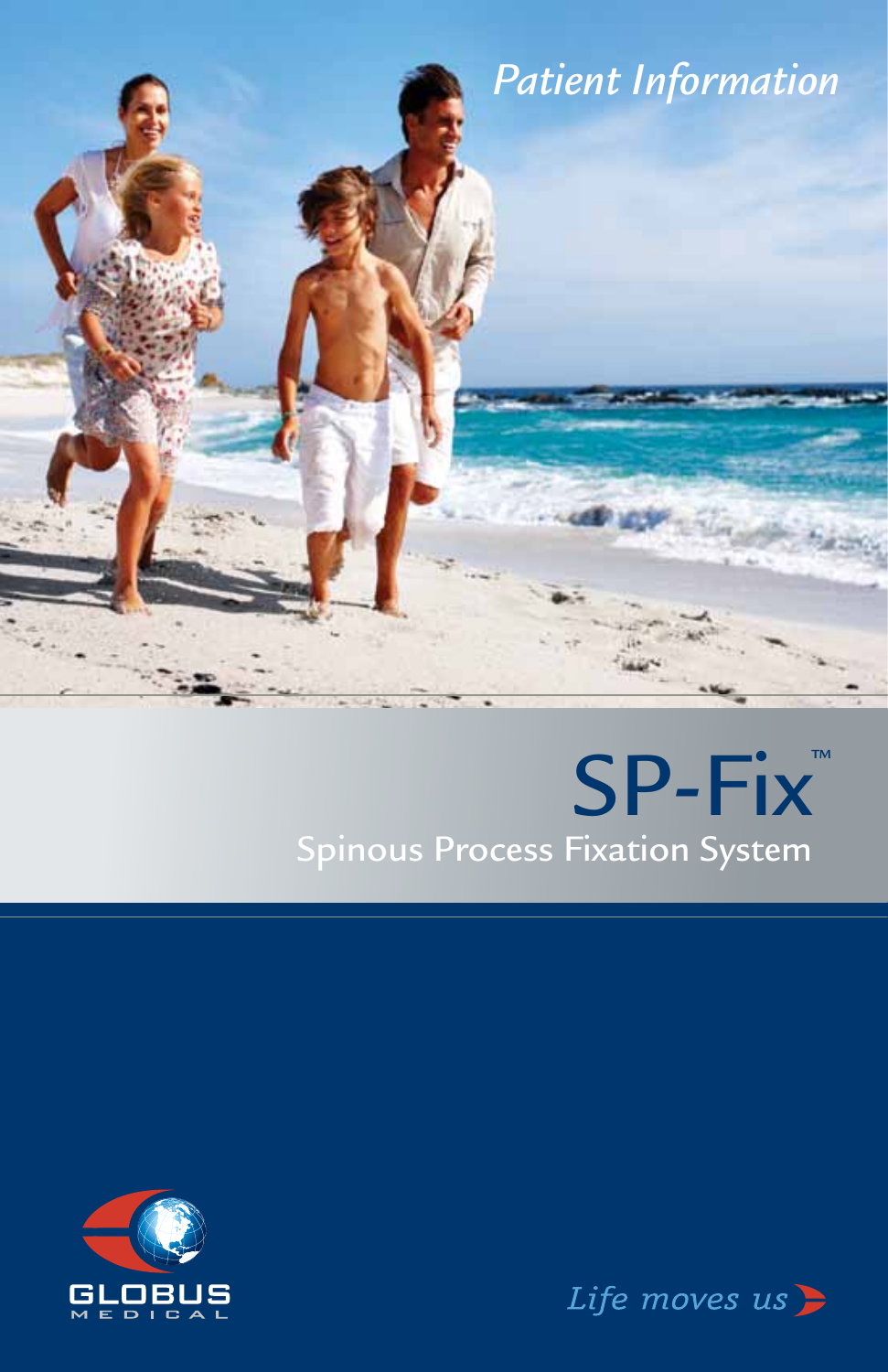## Table of Contents

| How the SP-Fix <sup>™</sup> Spinous Process Fixation System Works 6 |  |
|---------------------------------------------------------------------|--|
|                                                                     |  |
| What Should I Expect with My Recovery?  8                           |  |
| Contraindications, Complications, Warnings and Precautions  9       |  |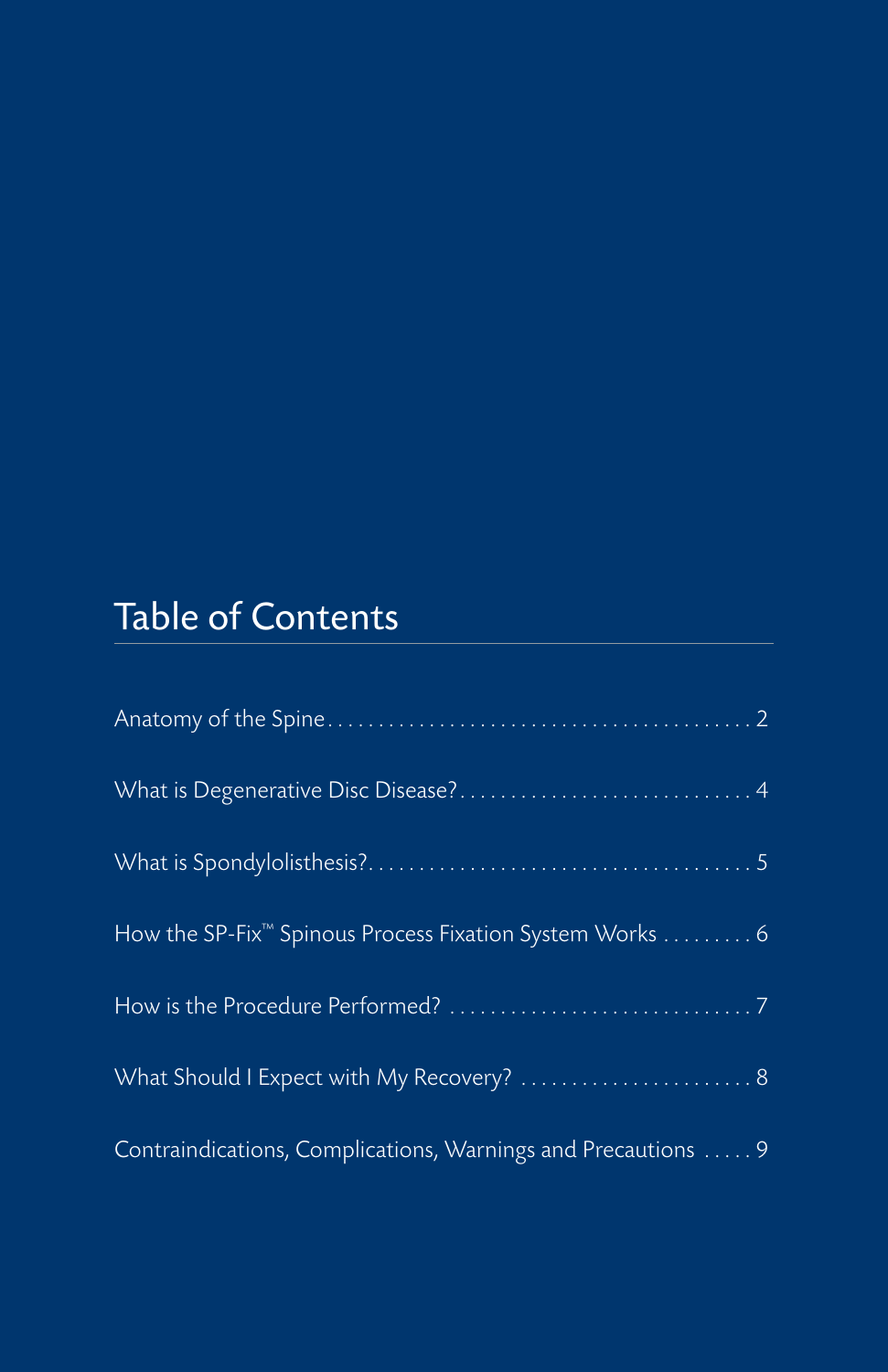

# SP-Fix<sup>™</sup> Spinous Process Fixation System

### Patient Information

This brochure will help you understand more about:

- General conditions of the spine
- Information about surgical treatment
- What to expect from surgery

*The decision to receive medical treatment is individualized to the patient and the patient's symptoms. The information presented within this brochure may not apply to your condition, treatment or its outcome, as surgical techniques vary and complications can occur. It is important to discuss the viability of this procedure with your physician to decide whether this treatment option is right for you.* 

*This brochure is intended to be an educational resource only and is not meant to be a warranty or to replace a conversation between a patient and their physician or member of their health care team. Please consult your physician for a complete list of indications, precautions, clinical results and other important medical information that pertains to this procedure.*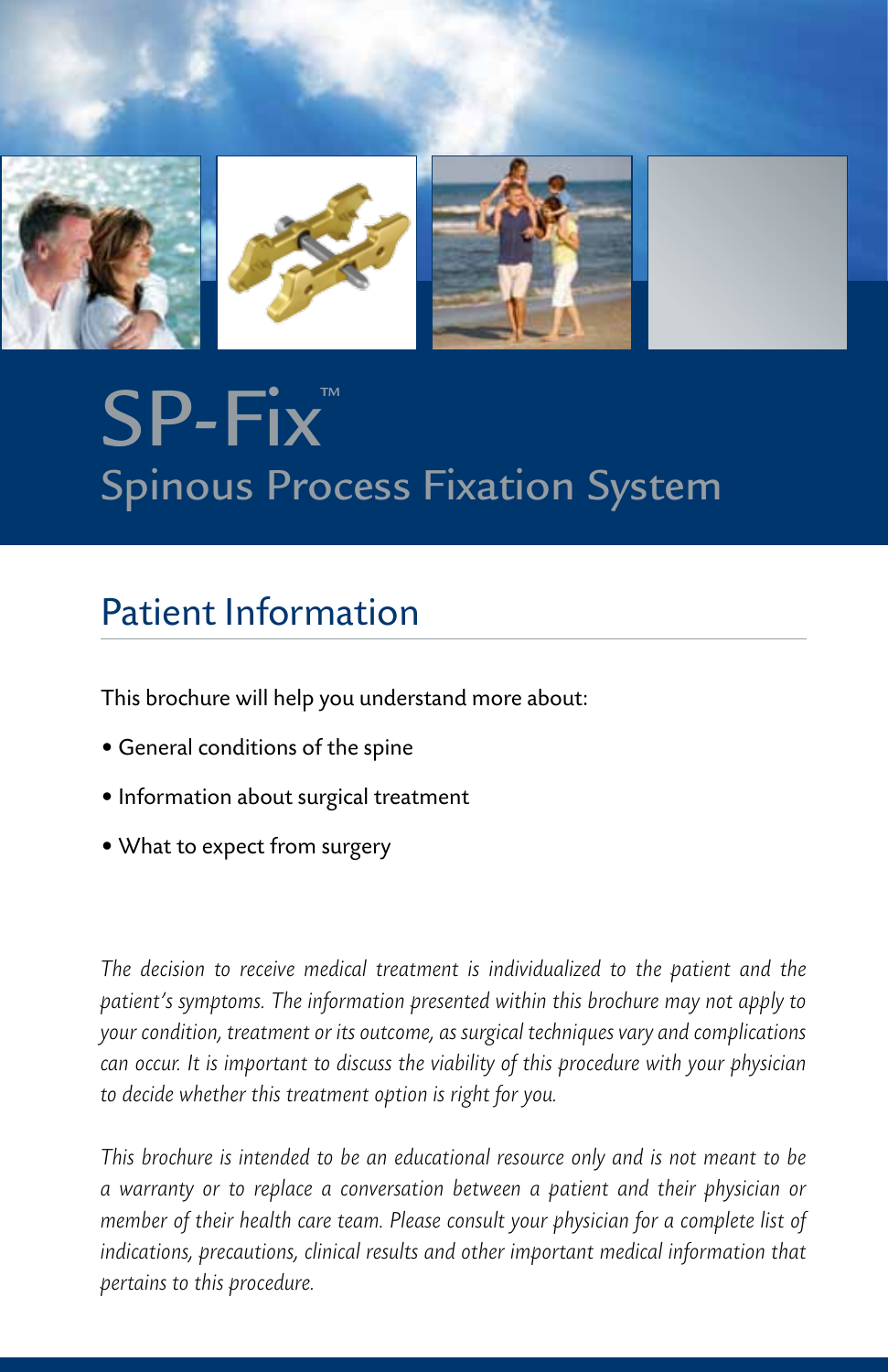### Anatomy of the Spine

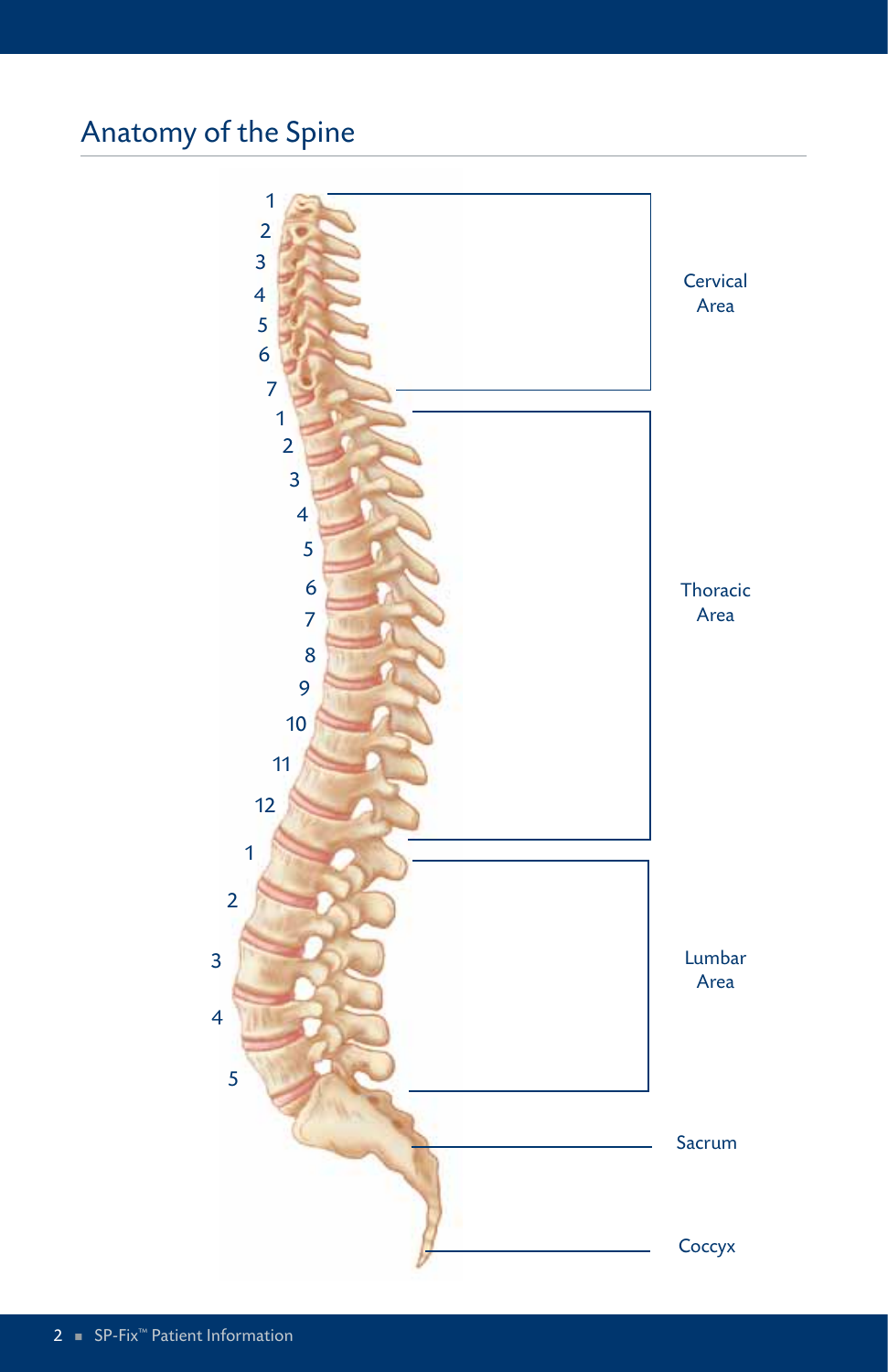#### Anatomy of the Spine

The spine is made up of vertebrae and is divided into 3 main sections:

- Cervical (7 vertebrae)
- Thoracic (12 vertebrae)
- Lumbar (5 vertebrae)

Below the lumbar spine is the sacrum which is composed of 5 fused vertebrae. At the end of the spine is the coccyx, or the tailbone.

The vertebrae bear the weight of the upper body and provide points of attachment for muscles and ligaments and also feature bones called spinous processes. Spinous processes are the bones you can feel in the middle of your back if you run your hand over your spine. Vertebrae also protect the spinal canal and provide exit points for spinal nerves.

The individual vertebrae are separated by intervertebral discs, which act as cushions or shock absorbers between the vertebral bodies. Nerves run between your vertebrae and carry signals through your body.

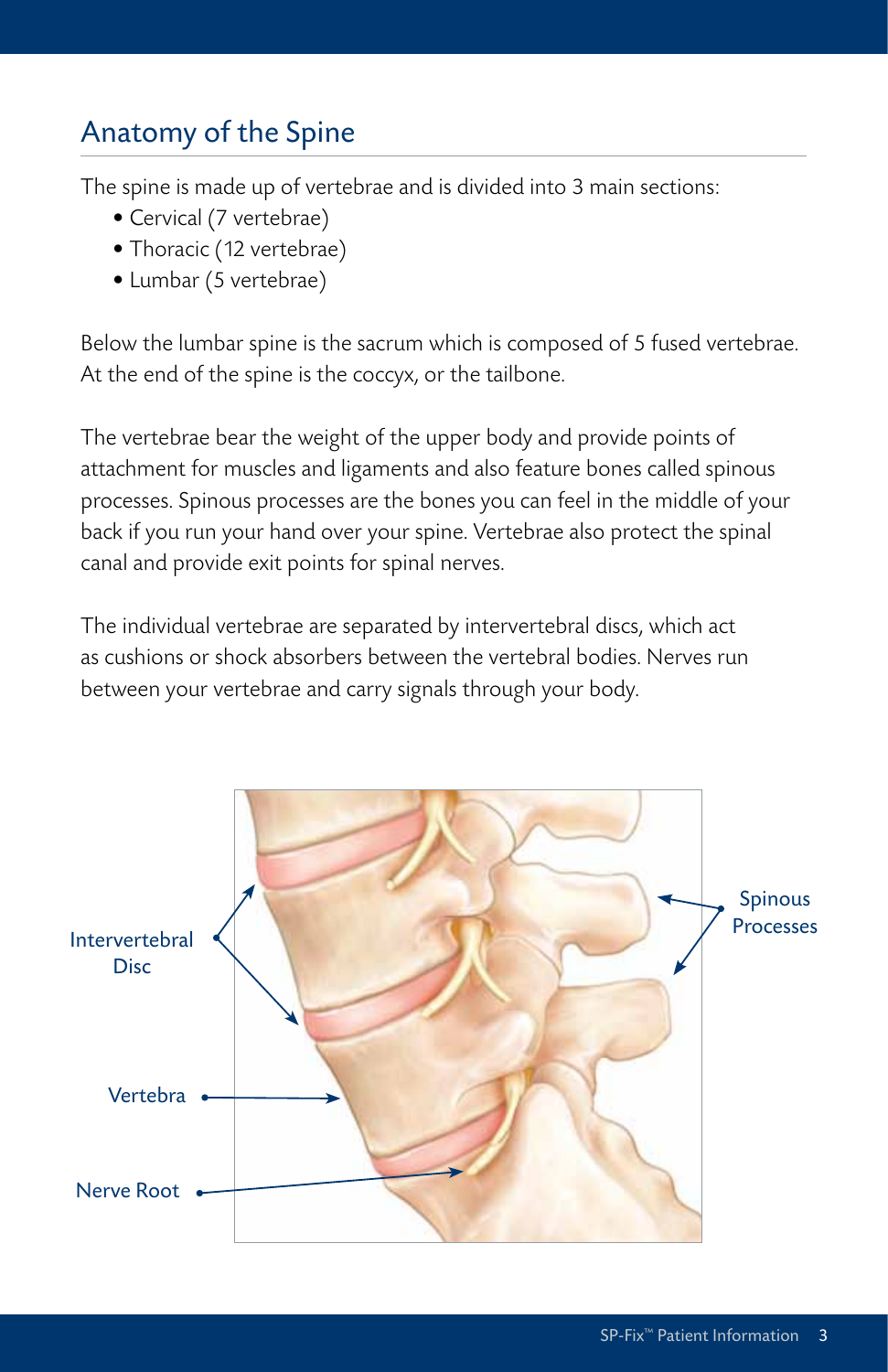#### What is Degenerative Disc Disease?

Degenerative changes in the spine may cause instability and pain in your back. Degenerative Disc Disease (DDD) involves the intervertebral disc and is part of the natural aging process. DDD can also result from torsional (twisting) injury to the lower back.

In the normal spine, your discs act as a cushion between vertebrae. Over time the discs can lose flexibility, elasticity and height. When this happens, they lose their shock absorbing characteristics and can lead to abnormal motion or alignment of the spine, which may result in pain.

Symptoms of DDD include pain or numbness in the back or legs. This pain may increase with activities that involve sitting for extended periods, bending or twisting.

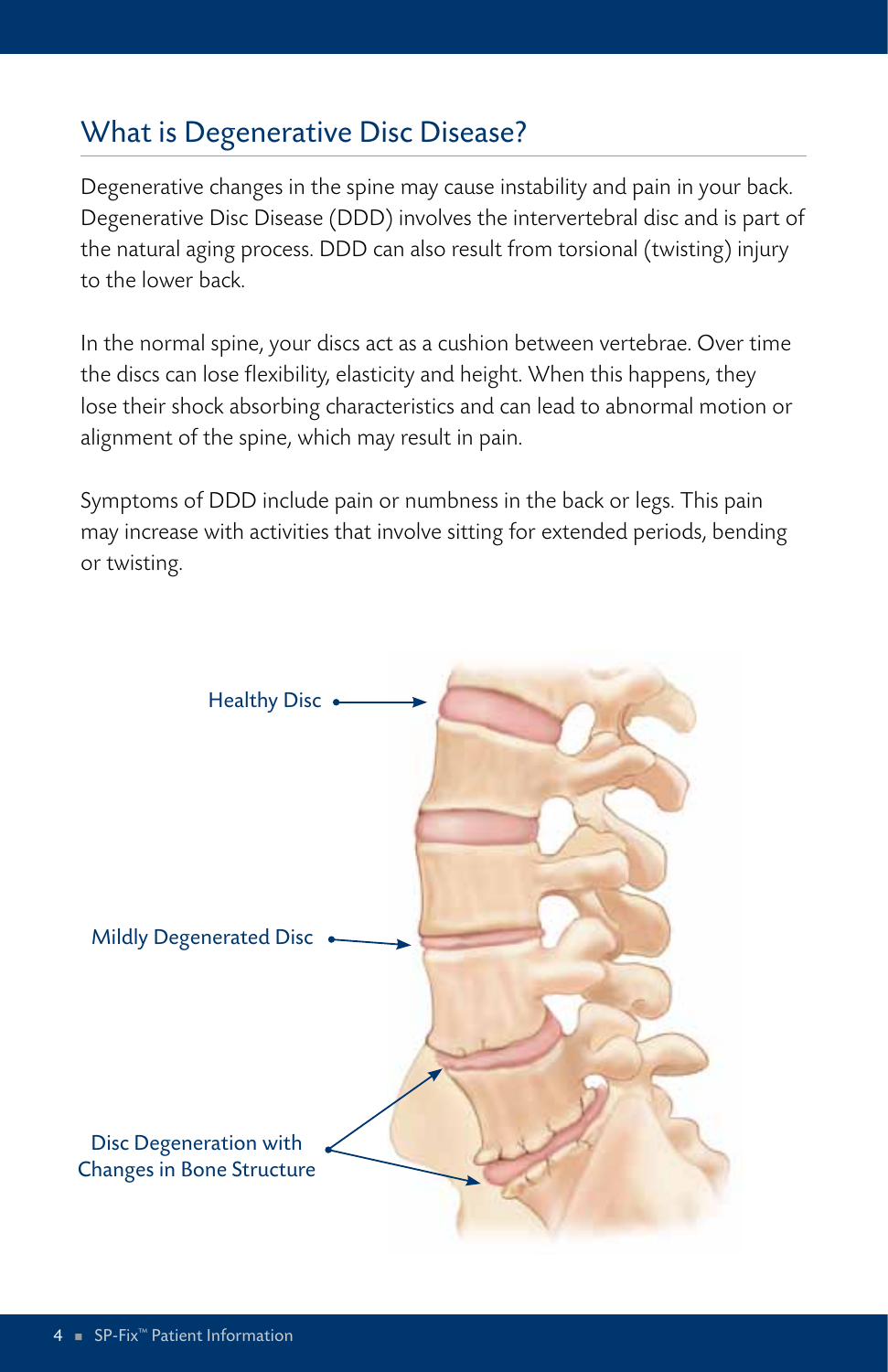#### What is Spondylolisthesis?

Spondylolisthesis is a condition in which one of the vertebrae slips forward or backward. If left untreated, this can lead to deformity of the spine and narrowing of the spinal canal.

Typical symptoms include low back pain, muscle spasms, thigh or leg pain and weakness. Interestingly, some patients are asymptomatic and only learn of the disorder after spinal radiographs.



Normal spine segment



Displaced vertebra causing pressure on nerve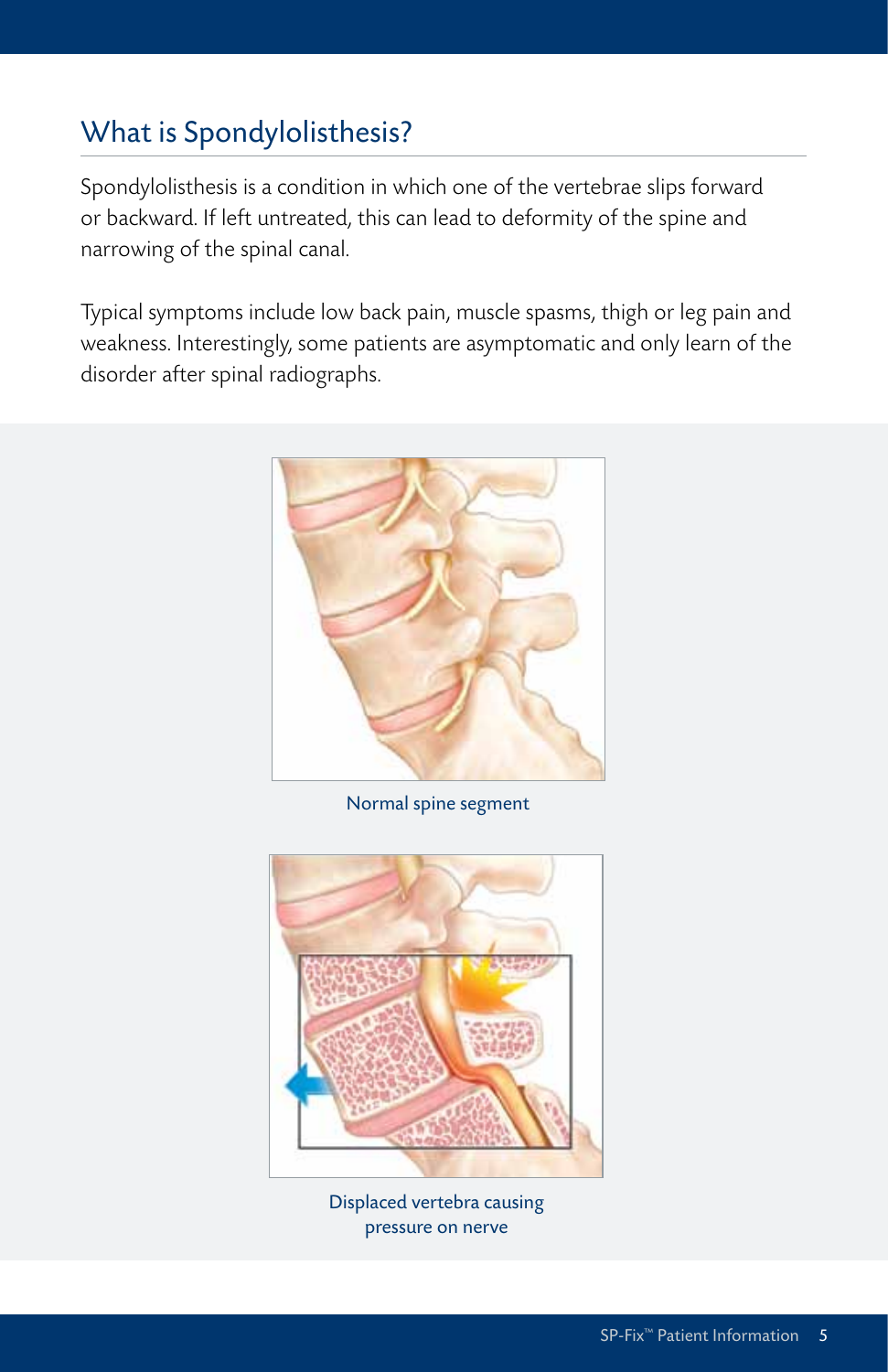## Answers to your questions regarding SP-Fix™ Spinous Process Fixation System

#### How the SP-Fix™ Spinous Process Fixation System Works

The SP-Fix™ Spinous Process Fixation System is a fixation device designed to provide supplemental fixation in your spine and supports a minimally invasive surgical technique. SP-Fix™ is available in various sizes to fit specific anatomy and comes in either a Plate and Barrel Assembly or a Plate Assembly. Your surgeon will recommend which procedure and implant is best for you and your condition.



Plate and Barrel Assembly



Plate Assembly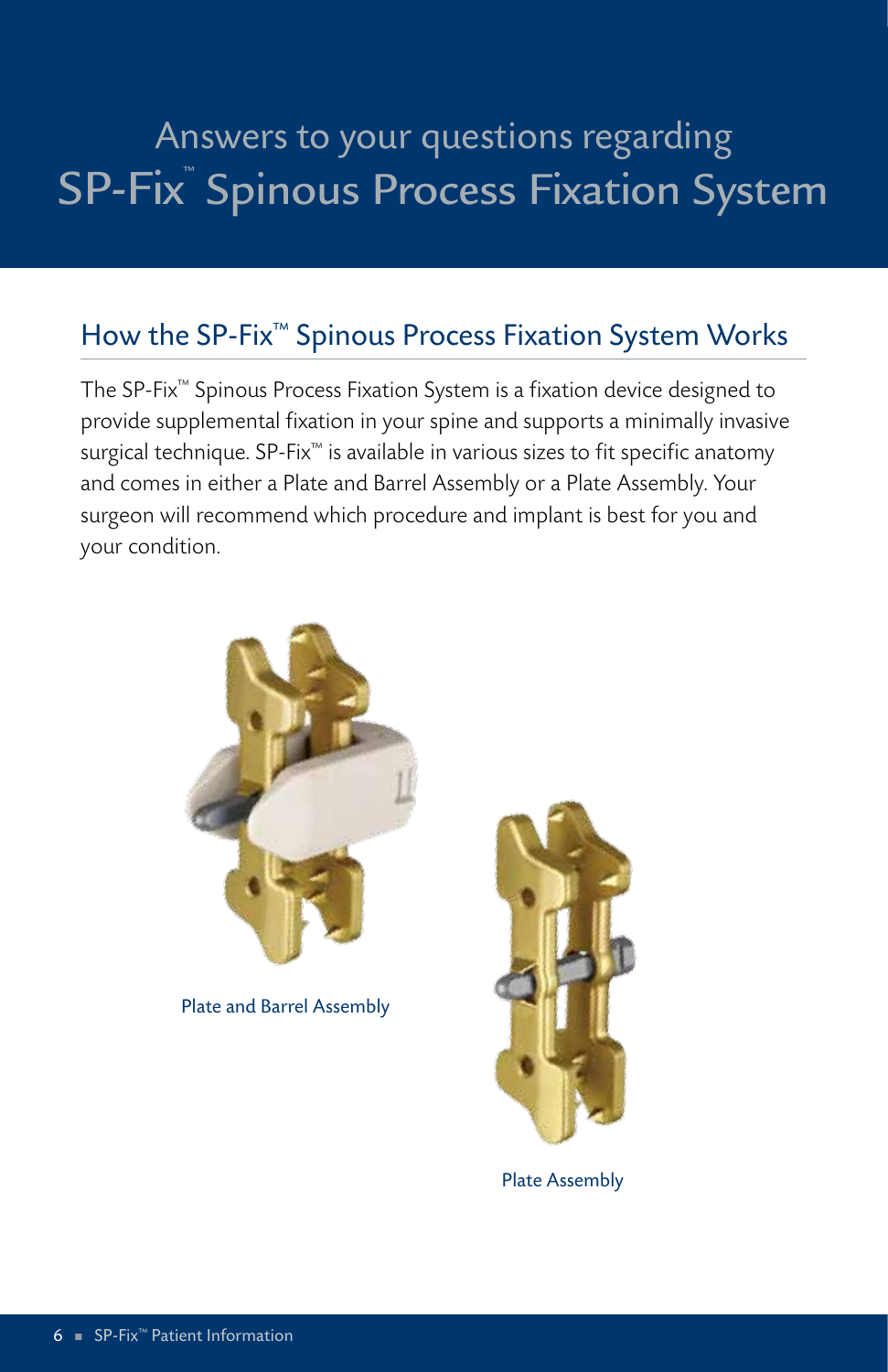#### How is the Procedure Performed?

Your surgeon may need to relieve excess pressure on the spinal cord or nerves. An incision will be made in your back over the affected area. Your surgeon will implant the device into your spine between your spinous processes. Once the device has been implanted, your surgeon will clamp the implant together, locking it to your spinous processes.

Bone graft material is placed around the final assembly to facilitate fusion. SP-Fix<sup>™</sup> is designed to be used with other fixation devices such as pedicle screws, facet screws or an interbody device with a plate and screw along with SP-Fix<sup>™</sup>

*Speak to your surgeon about surgical options for your specific condition and what is beneficial for you.*



SP-Fix™ Plate Assembly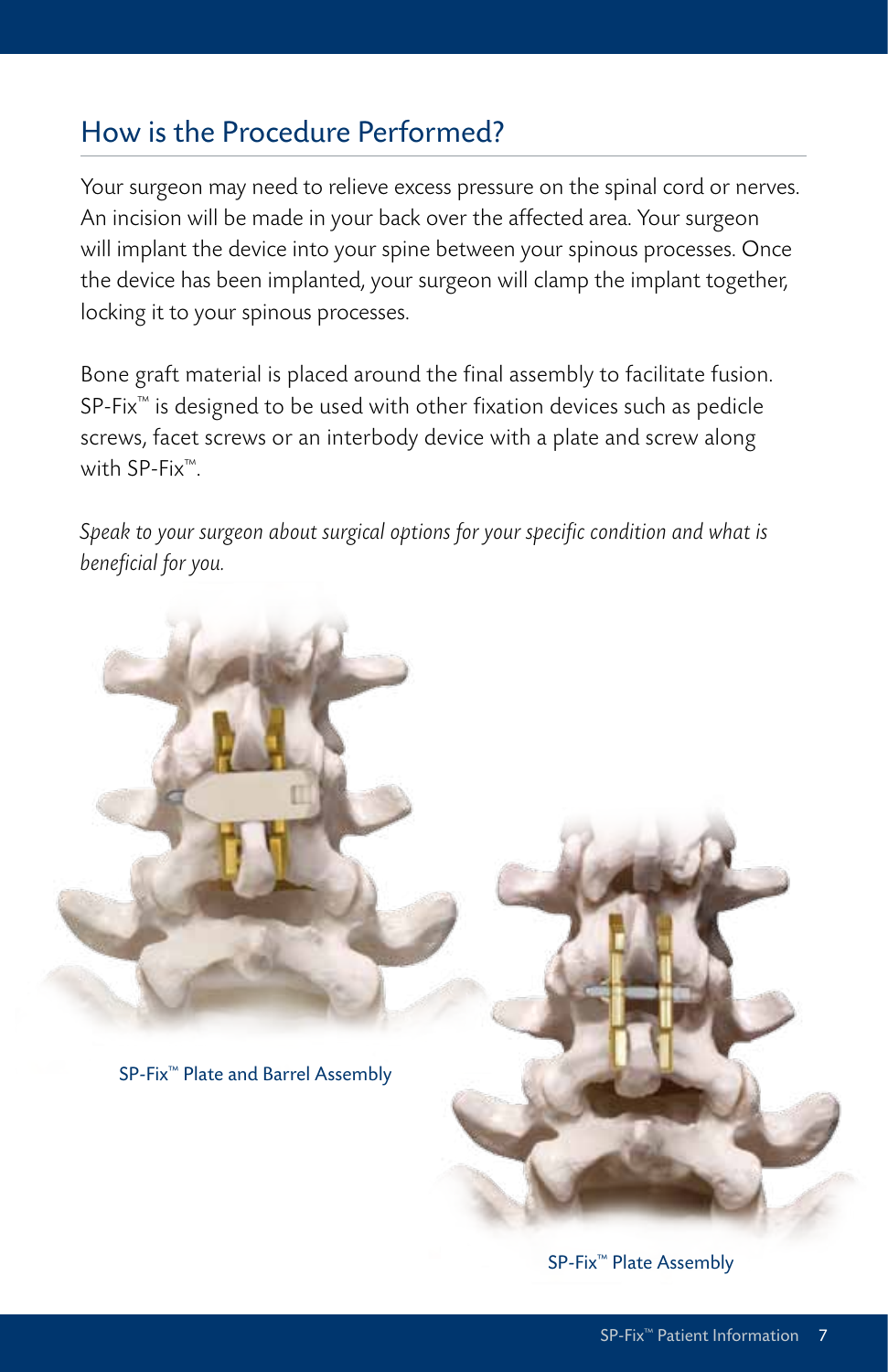

#### What Should I Expect with My Recovery?

Treatment with SP-Fix™ Spinous Process Fixation System may help you return to normal activities. Many patients recover in 2–4 weeks; however, recovery time varies between patients. Some patients may be able to get out of bed the day of surgery and may be discharged the following day.

A positive attitude, reasonable expectations and compliance with your doctor's post-surgical instructions may all contribute to a satisfactory outcome.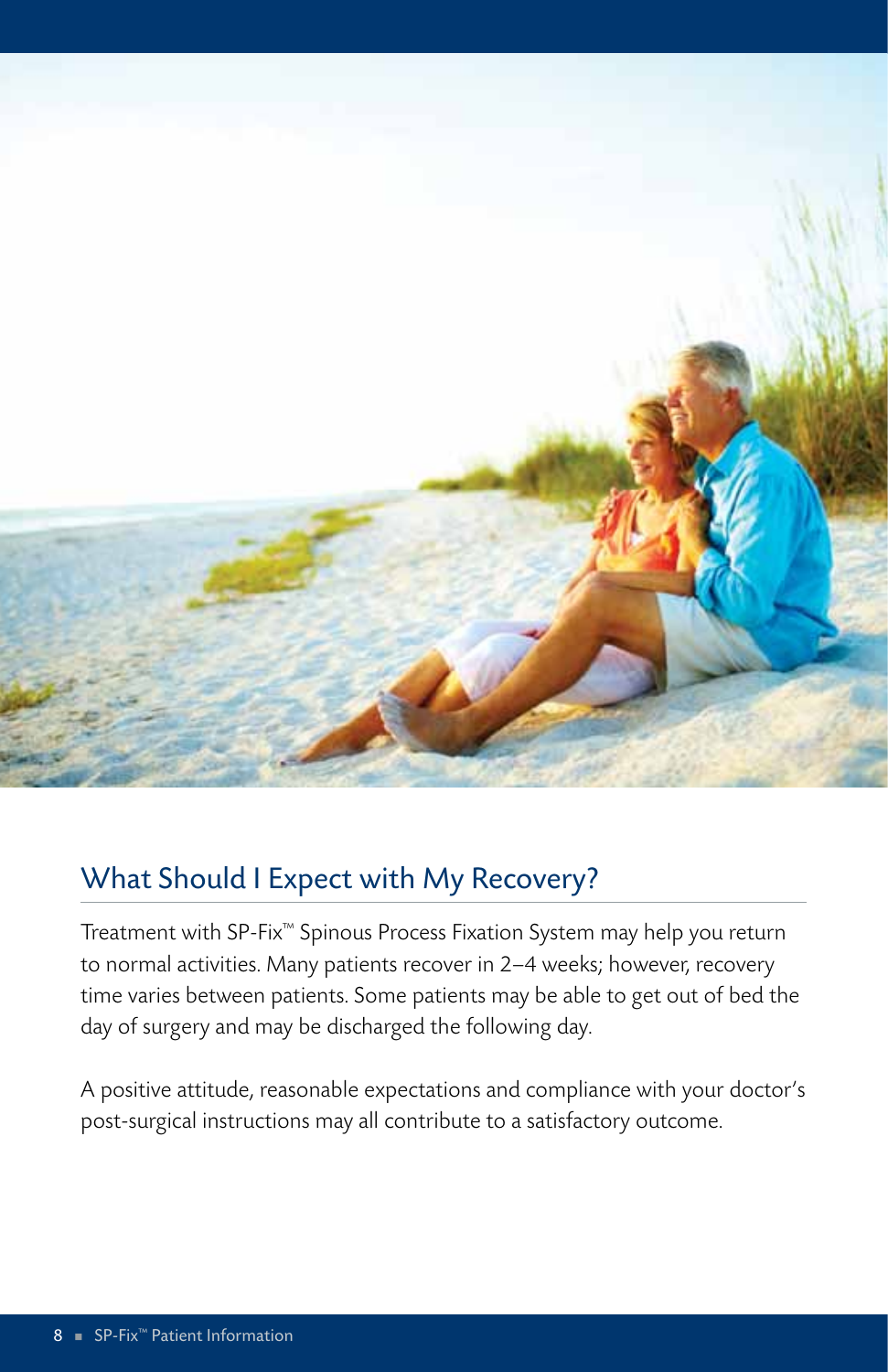#### Contraindications, Complications, Warnings, and Precautions

You may be contraindicated for this device if you have an infection, a congenital abnormality, are obese, pregnant, mentally ill, diabetic, suffer from rheumatoid arthritis, osteoporosis, or cancer.

As with any surgical procedure, complications may occur following the placement of this device. These can include but are not limited to early or late implant bending, breakage, failure, loosening, movement/migration, bone fracture, and allergic reaction to implant material.

Other general complications associated with any spinal surgical procedure include non-union or delayed union, pseudarthrosis, pain, second surgery, bleeding, early or late infection, spinal cord and/or nerve damage, incisional complication, scar formation, blood vessel damage, cardiovascular system compromise, respiratory problems, complications due to bone grafting, reactions to anesthesia, impotence, sexual dysfunction, paralysis, and death.

*This list does not include all possible contraindications, complications, warnings, or precautions. Please consult with your surgeon for additional information on this topic and how it applies to your particular medical condition.*